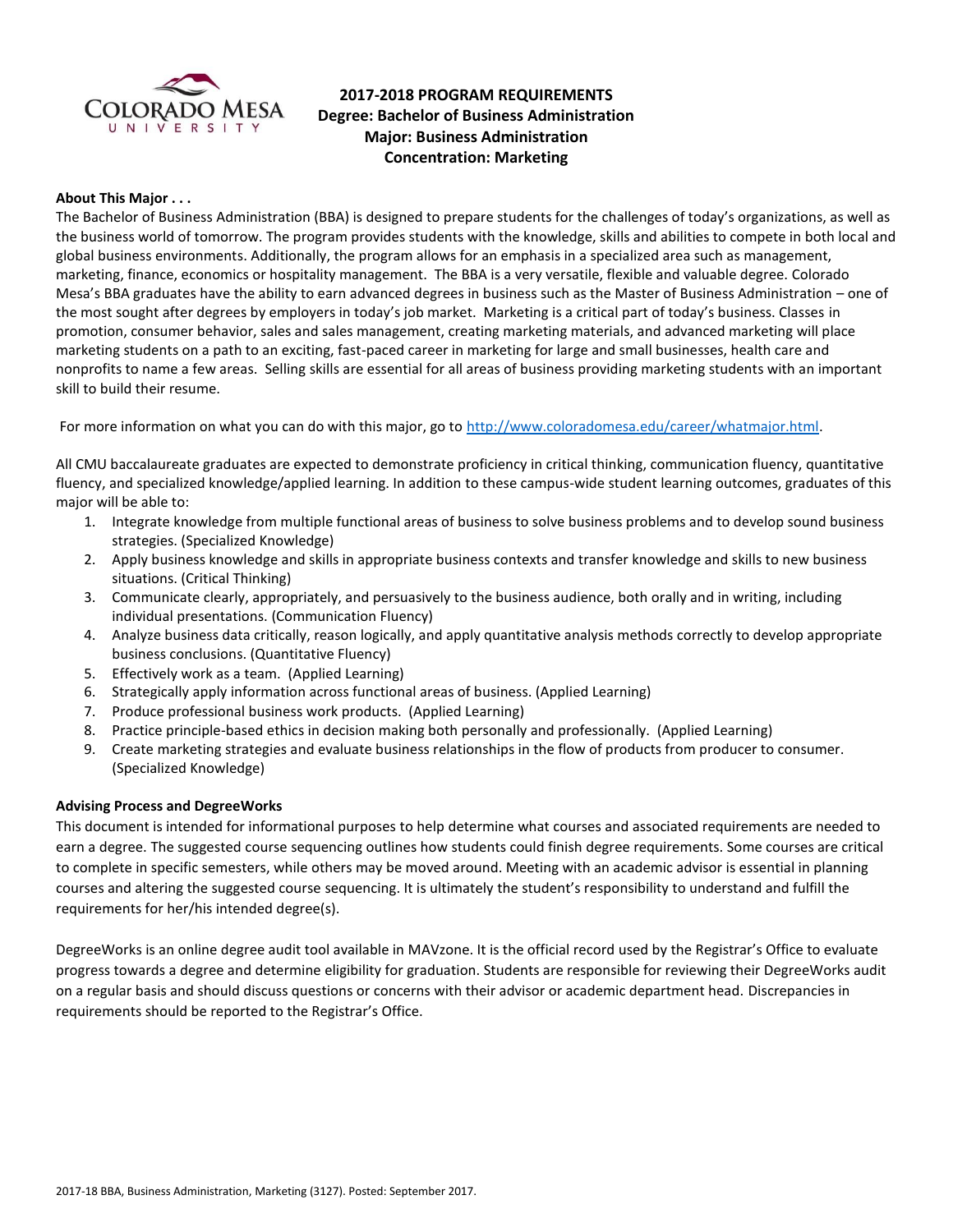# **Graduation Process**

Students must complete the following in the first two months of the semester prior to completing their degree requirements:

- Review their DegreeWorks audit and create a plan that outlines how unmet requirements will be met in the final semester.
- Meet with their advisor and modify their plan as needed. The advisor must approve the final plan.
- Submit the "Intent to Graduate" form to the Registrar's Office to officially declare the intended graduation date and commencement ceremony plans.
- Register for all needed courses and complete all requirements for each degree sought.

Submission deadlines and commencement details can be found at [http://www.coloradomesa.edu/registrar/graduation.html.](http://www.coloradomesa.edu/registrar/graduation.html)

If a student's petition for graduation is denied, it will be her/his responsibility to consult the Registrar's Office regarding next steps.

### **INSTITUTIONAL DEGREE REQUIREMENTS**

The following institutional degree requirements apply to all CMU baccalaureate degrees. Specific programs may have different requirements that must be met in addition to institutional requirements.

- 120 semester hours minimum.
- Students must complete a minimum of 30 of the last 60 hours of credit at CMU, with at least 15 semester hours in major discipline courses numbered 300 or higher.
- 40 upper-division credits (an alternative credit limit applies to the Bachelor of Applied Science degree).
- 2.00 cumulative GPA or higher in all CMU coursework.
- A course may only be used to fulfill one requirement for each degree/certificate.
- No more than six semester hours of independent study courses can be used toward the degree.
- Non-traditional credit, such as advanced placement, credit by examination, credit for prior learning, cooperative education and internships, cannot exceed 30 semester credit hours for a baccalaureate degree; A maximum of 15 of the 30 credits may be for cooperative education, internships, and practica.
- Pre-collegiate courses (usually numbered below 100) cannot be used for graduation.
- Capstone exit assessment/projects (e.g., Major Field Achievement Test) requirements are identified under Program-Specific Degree Requirements.
- The Catalog Year determines which program sheet and degree requirements a student must fulfill in order to graduate. Visit with your advisor or academic department to determine which catalog year and program requirements you should follow.
- See "Requirements for Undergraduate Degrees and Certificates" in the catalog for a complete list of graduation requirements.

### **PROGRAM-SPECIFIC DEGREE REQUIREMENTS**

- To be admitted to the Bachelor of Business Administration program, certain prerequisites must be satisfied. Please see the Department Head of Business for complete requirements and application form.
- 2.0 cumulative GPA or higher in coursework toward the major content area.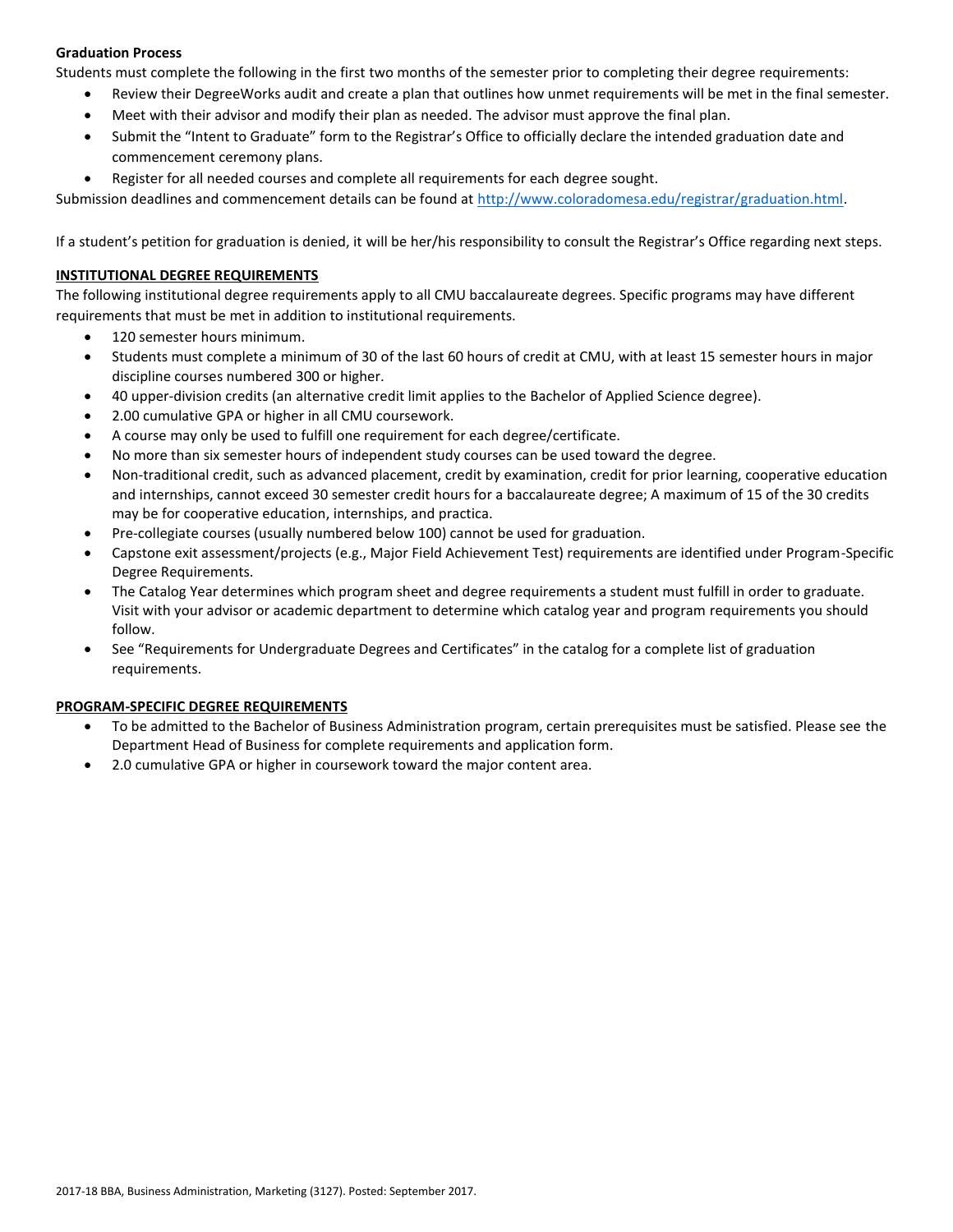### **ESSENTIAL LEARNING REQUIREMENTS** (31 semester hours)

See the current catalog for a list of courses that fulfill the requirements below. If a course is an Essential Learning option and a requirement for your major, you must use it to fulfill the major requirement and make a different selection for the Essential Learning requirement.

**English** (6 semester hours, must receive a grade of "C" or better and must be completed by the time the student has 60 semester hours.)

- $\Box$  ENGL 111 English Composition (3)
- $\Box$  ENGL 112 English Composition (3)

**Mathematics** (3 semester hours, must receive a grade of "C" or better, must be completed by the time the student has 60 semester hours.)

 MATH 113 - College Algebra (4) (3 credits apply to the Essential Learning requirements and 1 credit applies to elective credit.)

### **Humanities** (3 semester hours)

 $\Box$  Select one Humanities course (3)

### **Social and Behavioral Sciences** (6 semester hours)

- $\square$  ECON 201 Principles of Macroeconomics (3)
- ECON 202 Principles of Microeconomics (3)

### **Natural Sciences** (7 semester hours, one course must include a lab)

- $\Box$  Select one Natural Sciences course (3)
- $\Box$  Select one Natural Sciences course with a lab (4)

### **History** (3 semester hours)

 $\Box$  Select one History course (3)

### **Fine Arts** (3 semester hours)

 $\Box$  Select one Fine Arts course (3)

# **OTHER LOWER-DIVISION REQUIREMENTS**

# **Wellness Requirement** (2 semester hours)

- $\Box$  KINE 100 Health and Wellness (1)
- $\Box$  Select one Activity course (1)

# **Essential Learning Capstone** (4 semester hours)

Essential Learning Capstone must be taken after completion of the Essential Learning English and Mathematics requirements, and when a student has earned between 45 and 75 hours.

- $\Box$  ESSL 290 Maverick Milestone (3)
- $\square$  ESSL 200 Essential Speech (1)

**FOUNDATION COURSES** (21 semester hours. These courses plus ECON 201, ECON 202, and Essential Learning Math & English requirements must be completed within the student's first 60 hours.)

- $\Box$  ACCT 201 Principles of Financial Accounting (3)
- $\Box$  ACCT 202 Principles of Managerial Accounting (3)
- BUGB 105 Freshman Business Seminar (3)
- BUGB 211 Business Communications (3)
- $\Box$  BUGB 231 Survey of Business Law (3)
- $\Box$  One of the following courses: CISB 101 - Business Information Technology (3) CISB 205 - Advanced Business Software (3)
- $\Box$  One of the following courses:
	- CISB 241 Introduction to Business Analysis (3)
	- STAT 241 Introduction to Business Analysis (3)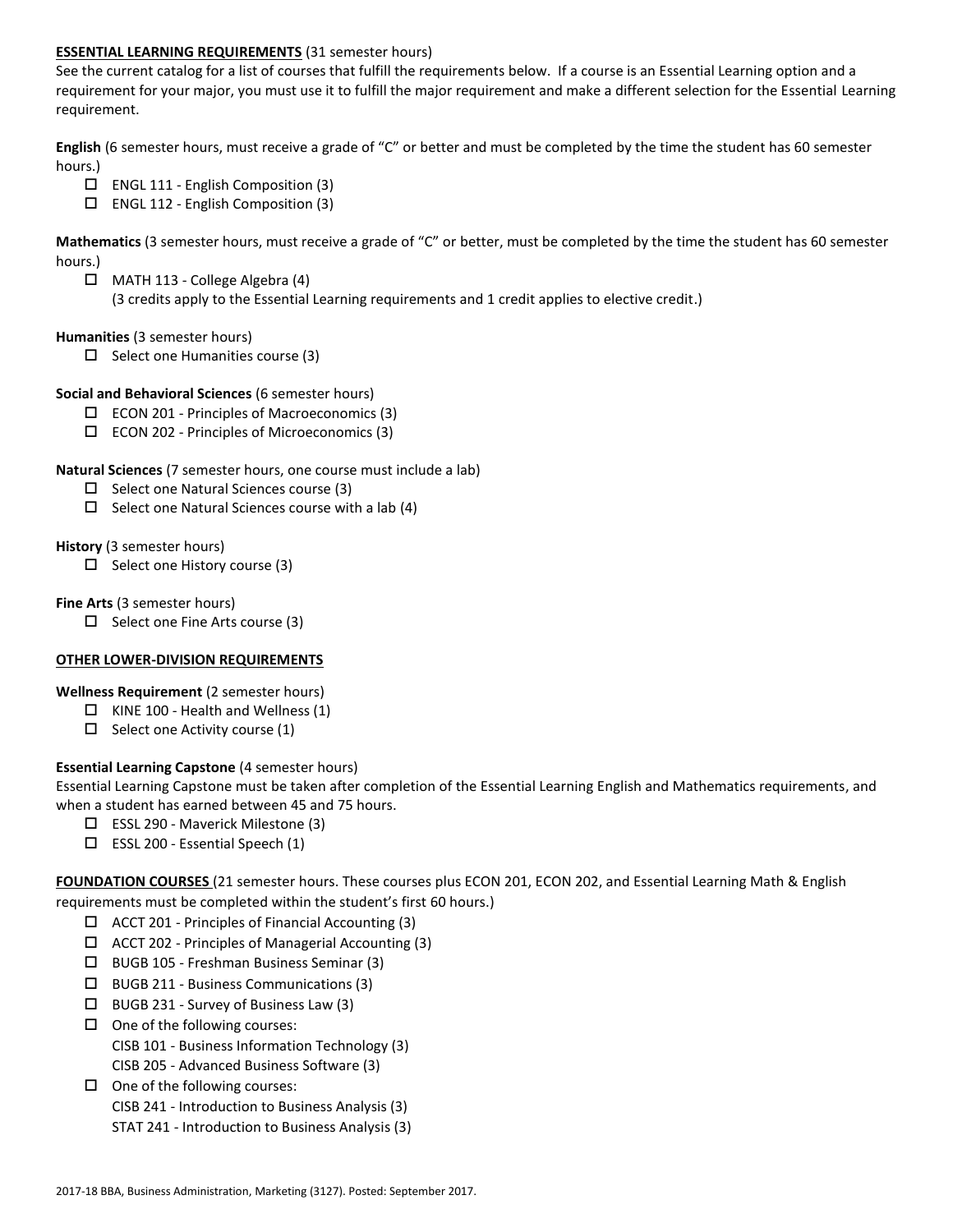### **BBA: BUSINESS ADMINISTRATION, MARKETING REQUIREMENTS** (45 semester hours)

**Business Administration Core** (30 semester hours)

- $\Box$  BUGB 401 International Business (3)
- $\square$  CISB 210 Fundamentals of Information Technology (3)
- $\Box$  FINA 301 Managerial Finance (3)
- MANG 201 Principles of Management (3)
- MANG 301 Organizational Behavior (3)
- HRMA 371 Human Resource Management (3)
- MANG 471 Operations Management (3)
- MANG 491 Business Strategy (3)
- MARK 231 Principles of Marketing (3)
- $\Box$  One of the following courses: CISB 341 - Quantitative Decision Making (3) MANG 341 - Quantitative Decision Making (3) MARK 350 - Marketing Research (3)

**Marketing Nucleus** (15 semester hours)

- MARK 325 Consumer Behavior (3)
- $\Box$  MARK 332 Promotion (3)
- MARK 335 Sales and Sales Management (3)
- MARK 340 Creating Marketing Materials (3)
- $\Box$  MARK 432 Advanced Marketing (3)

**GENERAL ELECTIVES** (17 semester hours) It is strongly recommended to meet with a Business Advisor to choose electives that complement the nucleus or choose the nucleus of a second concentration. At least four hours must be upper division. Also include all college level courses appearing on your final transcript, not listed above that will bring your total semester hours to 120 hours.